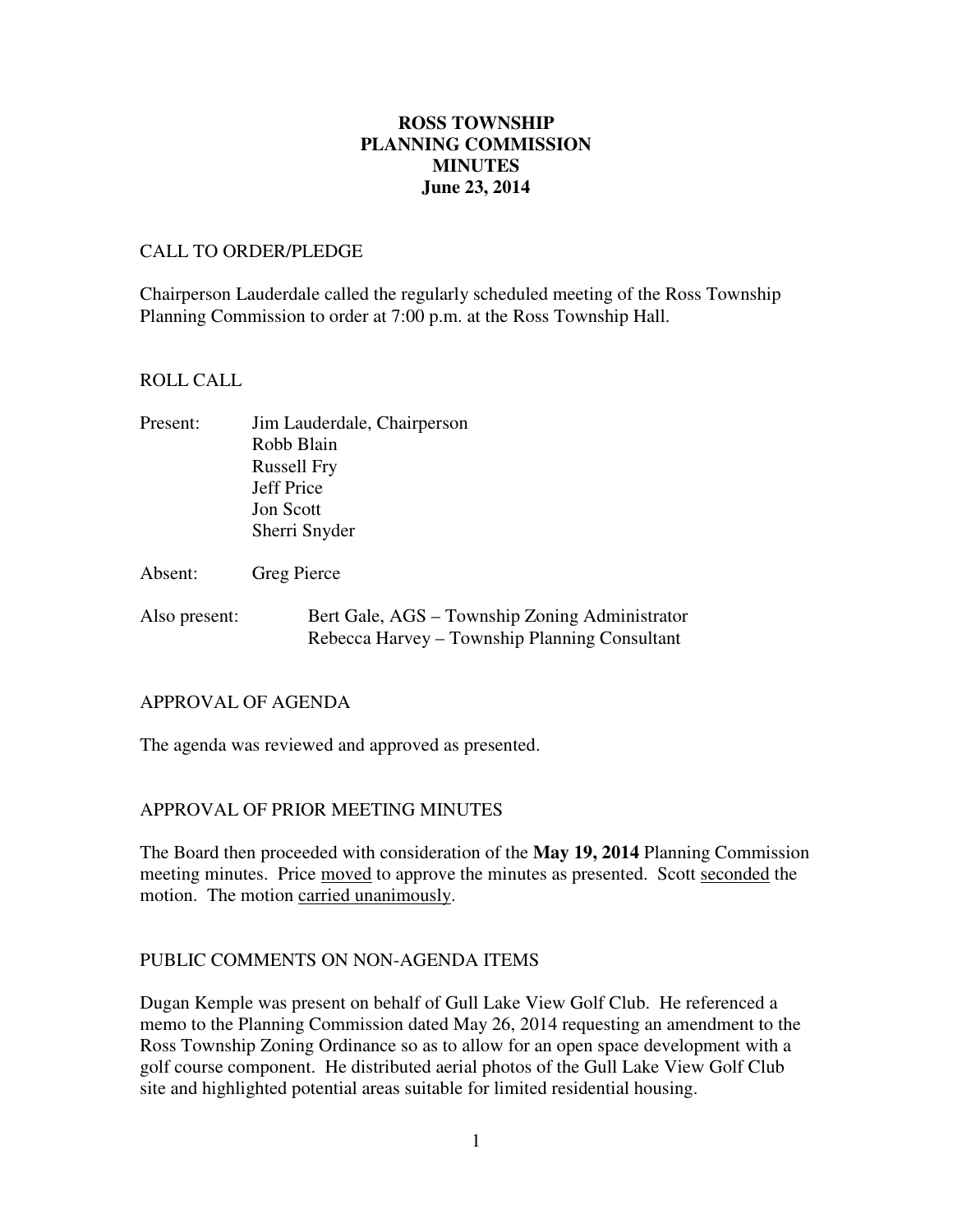It was noted that the existing open space development option in the Zoning Ordinance does not allow a golf course to serve as designated 'open space' . . . and that the existing golf course provision in the Ordinance does not allow for residential land use.

 General Board discussion ensued regarding potential revisions to the existing open space development option that would recognize a 'golf course community' form of development. The potential approach to density calculation for same was discussed.

 There was Board consensus to proceed with a review of the existing open space development provision to consider an amendment that would allow uses such as a golf course to qualify as designated 'open space' within such a development. It was noted that the matter would be scheduled for discussion at the July meeting.

No further public comment on non-agenda items was offered.

# NEW BUSINESS

No *New Business* was scheduled for consideration.

# UNFINISHED BUSINESS

1. Proposed Ordinance No. 193

 Chairperson Lauderdale stated that the Planning Commission held public hearings on the proposed Reorganized/Reformatted Zoning Ordinance and Wind Energy Systems at its meeting on May 19, 2014. He noted that the Board had recommended approval of both proposed amendments.

 Scott advised that the Township Board accepted the recommendations of the Planning Commission and has adopted the proposed amendments (Ordinance No. 193). He noted that the amendments are scheduled to become effective June 25, 2014.

 Chairperson Lauderdale stated that the Zoning Ordinance will be recopied and distributed to Board members in its entirety.

2. Recreation Plan

 Fry stated that the stakeholder meeting held by GLAT on May 27, 2014 was well attended. He noted that the preliminary trail routes presented received support and that there was positive reaction to the use of common/public easements for off-road routes rather than private property. Fry advised that the next meeting of GLAT is scheduled for July 15, 2014.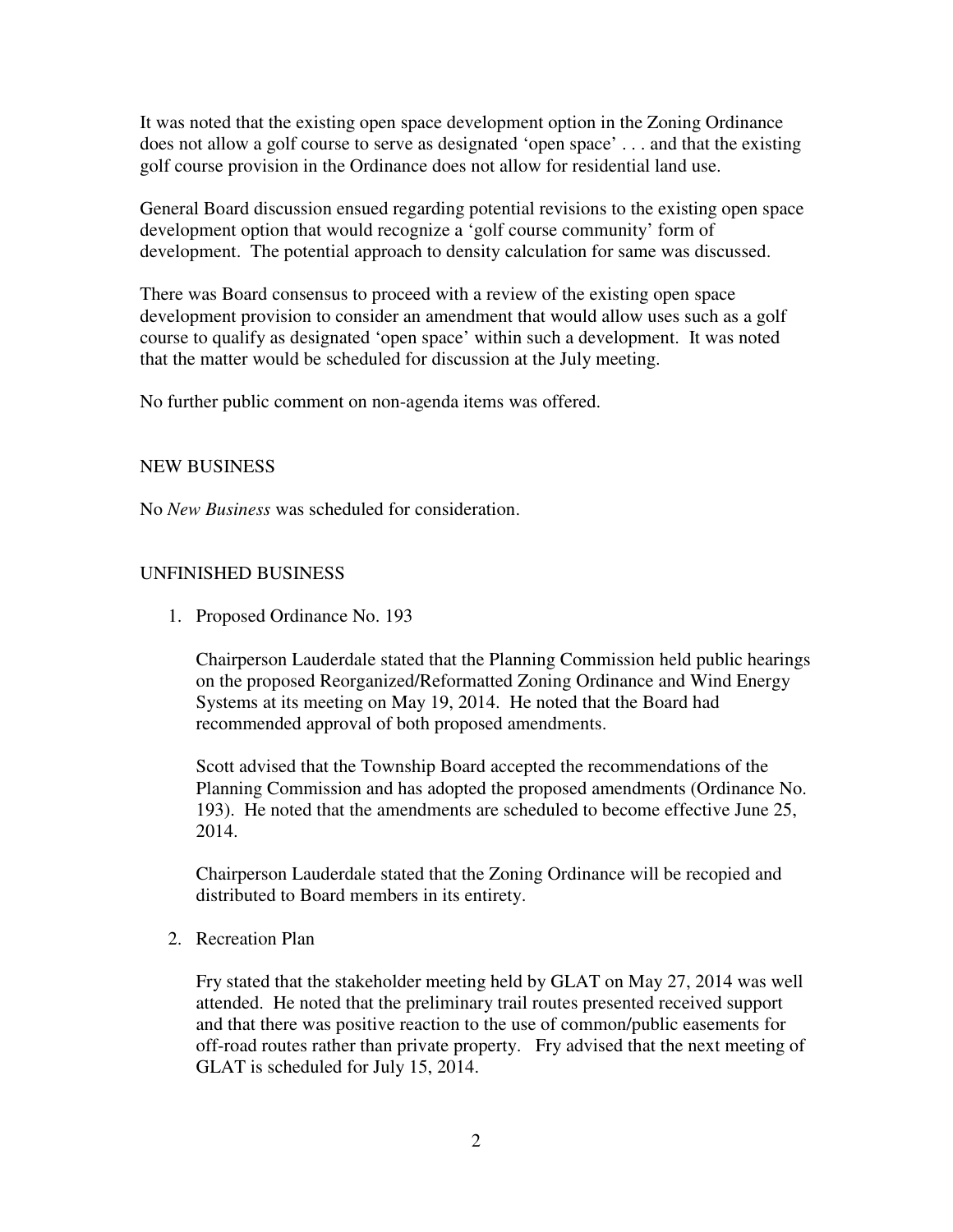Scott stated that the by-laws for the newly established Parks Commission are currently under construction.

3. Accessory Uses or Buildings/Structures

 Chairperson Lauderdale referenced correspondence received from Township Attorney Rolfe and the Tentative Text of Proposed Amendments Pertaining to Guest Houses and Accessory Uses/Buildings/Structures provided for Board discussion. Harvey noted that the tentative text reflects revisions made as a result of Attorney Rolfe's review and their subsequent meeting to discuss same.

 Harvey provided a review of the tentative text, noting that the substance of the revised provisions is unchanged. She highlighted additional modifications proposed for consistency/clean-up, including a proposed amendment to the definition of 'lot line, front'.

 The Planning Commission then considered the proposed tentative text. There was Board consensus regarding the proposed text, with the following modifications:

 : 18.4 A. 5. b. (1) - revise so as to permit a guest house **either** on a lot with an existing occupied single family dwelling **or** on a lot contiguous to the same lot as the principal use (existing occupied single family dwelling)

 : 18.4 A. 5. b. (4) (b) - revise for clarity (such as 'have more than one bathroom or more than a total of three rooms. All rooms shall be contiguous.')

: 18.4 A. F. - change 'Fall out shelters' to 'Storm shelters' in the last sentence.

 It was requested that Harvey provide the Board's review comments to Attorney Rolfe. The requested revisions were then scheduled for Board consideration at the July 28 meeting.

### 4. GAAMPS

 Chairperson Lauderdale referenced the memorandum received from Attorney Rolfe dated May 8, 2014 regarding (1) Addressing implications of April 2014 Right to Farm Act 'GAAMPS for Site Selection and Odor Control for New and Expanding Livestock Facilities'; and (2) Addressing implications of March 2014 Right to Farm Act 'GAAMPS for Farm Markets'. He requested that Board discussion focus on reaching consensus on the 'decision points' set forth on pages 6 and 9-11 of the Memorandum.

 Snyder expressed concern with several of the opinions set forth in the Memorandum. She provided background on the Right to Farm Act and how it interacts with the role of zoning. Snyder distributed informational handouts that have been prepared on the subject. She stated that there is a new and rising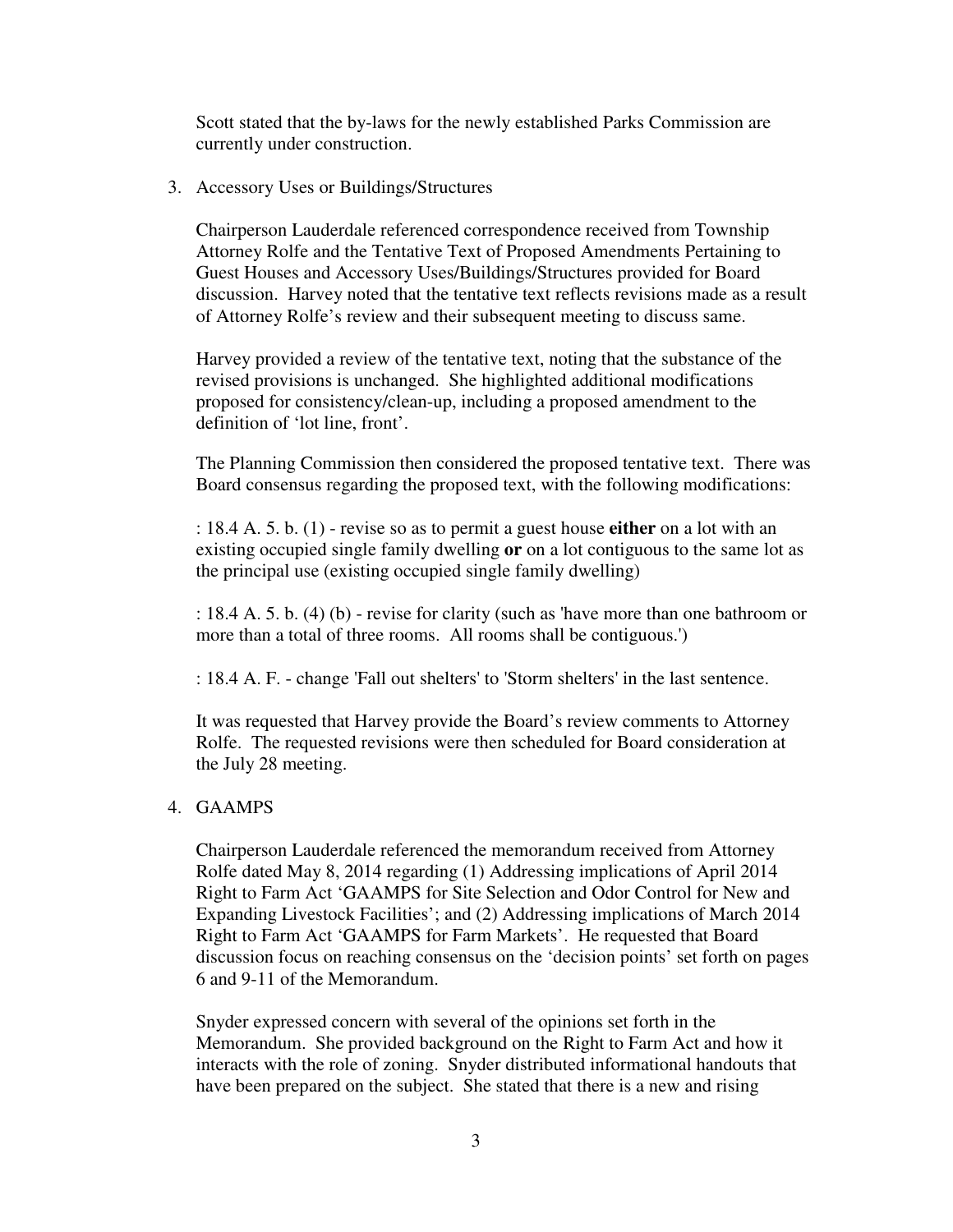interest in agriculture at the 'local level' and that she was shocked at some of the positions stated by the Township Attorney.

 Referencing the Memorandum, lengthy Board discussion ensued regarding the proposed changes in the GAAMPS and the related impacts to the Township; the Township Attorney's interpretation of those changes; and, the meaning of the recommendations set forth by Attorney Rolfe.

The Board concluded on the recommendations as follows:

### **Recommendation No. 1 –** *(pg 6)*

 **Decision Point 1:** The Planning Commission **accepts** the recommendation.  **Decision Point 2**: The Planning Commission prefers to **allow** agricultural uses in a Rural Residential type zone.

 **Decision Point 3**: The Planning Commission prefers to **not allow** agricultural uses in any other Residential type zone.

 **Decision Point 4**: The Planning Commission prefers to **allow** the keeping of farm animals in a Rural Residential type zone.

 **Decision Point 5**: The Planning Commission **does not prefer** to only allow such use in a limited non-commercial context accessory to a single family dwelling.  **Decision Point 6**: The Planning Commission prefers to **not allow** the keeping of farm animals in any other type of Residential zone.

 **Decision Point 7**: n/a

 **Decision Point 8**: The Planning Commission prefers to **allow** a horse boarding/riding stable operation in any Agricultural zone as a **special land use**.  **Decision Point 9**: The Planning Commission prefers to **allow** a horse boarding/riding stable operation in a Rural Residential zone as a **special land use.** 

### **Recommendation No. 1 –** *(pg 9-11)*

 There was Board consensus in support of defining the term 'roadside stand' in the Zoning Ordinance. It was then determined that the remaining 'recommendations' and 'decision points' set forth in the Memorandum would be considered at the July meeting.

### REPORT FROM TOWNSHIP BOARD

 Scott advised that the Township Board continues to work through the appointment process for the vacated position of Township Supervisor.

### REPORT FROM ZONING BOARD OF APPEALS

Chairperson Lauderdale stated that the Zoning Board of Appeals did not meet in June.